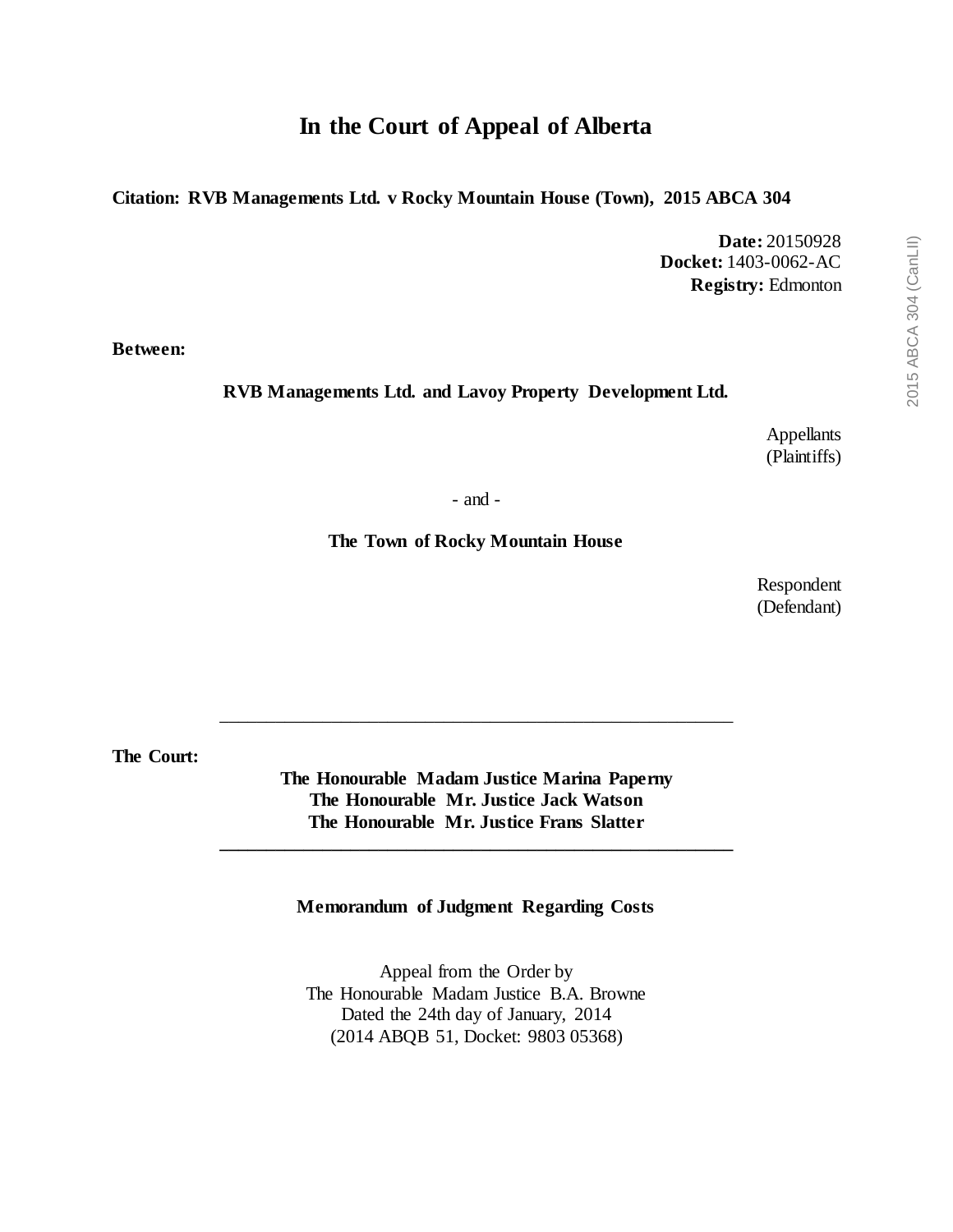### **Memorandum of Judgment Regarding Costs** \_\_\_\_\_\_\_\_\_\_\_\_\_\_\_\_\_\_\_\_\_\_\_\_\_\_\_\_\_\_\_\_\_\_\_\_\_\_\_\_\_\_\_\_\_\_\_\_\_\_\_\_\_\_\_

\_\_\_\_\_\_\_\_\_\_\_\_\_\_\_\_\_\_\_\_\_\_\_\_\_\_\_\_\_\_\_\_\_\_\_\_\_\_\_\_\_\_\_\_\_\_\_\_\_\_\_\_\_\_\_

#### **The Court:**

[1] The appellants challenge the award of costs made against them by the trial judge.

[2] The appellants advanced a claim for \$2.5 million against the respondent for illegal diversion of water, resulting in remediation costs and delays in development of their lands. During the litigation they amended the claim to \$25 million. At trial their position was that they should receive damages of \$24,927,586 plus \$500,000. They lost at trial and received nothing: *RVB Managements Ltd. v Rocky Mountain House (Town)*, 2014 ABQB 51, 90 Alta LR (5th) 215, 582 AR 1. Their appeal was dismissed: *RVB Managements Ltd. v Rocky Mountain House (Town)*, 2015 ABCA 188.

[3] In unreported reasons, the trial judge awarded the successful respondent costs of the action. She noted that this was a lengthy (27 day) and complex trial, with a number of amendments to the pleadings, complex expert testimony, and voluminous documentation. After ruling on a number of discrete issues, she concluded that the amounts awarded by Schedule C should be increased by 25% to account for inflation.

[4] The trial judge awarded costs for different stages of the trial:

- (a) from commencement of the action to May 2007, she awarded costs on Column 5, plus 25% for inflation;
- (b) from May 2007, after the claim had been amended to \$25 million, she awarded double Column 5, plus 25% for inflation.

The trial judge noted that Column 5 addresses claims over \$1.5 million, whereas the present claim was for many times that amount. This, she held, justified a multiple of Column 5.

[5] The appellants challenge only the (i) increase in the costs to account for inflation, and (ii) the multiplication of Column 5 to account for the size of the claim.

[6] Costs awards are discretionary and will not be interfered with unless the trial judge made an error in principle, misstated the law or made an overriding and palpable error: *Conway v Zinkhofer*, 2008 ABCA 392, citing *Deans v Thachuk*, 2005 ABCA 368, 376 AR 326; *Nazarewycz v Dool*, 2009 ABCA 70 at para. 53, 448 AR 1; *Metz v Weisgerber*, 2004 ABCA 151, 33 Alta LR (4th) 17, 348 AR 143.

#### *Inflationary Adjustments*

[7] The amounts in Schedule C have not been updated since 1998. Since then the cost of living has increased by about 39%. While a number of trial judges have adopted the practic e of increasing the amounts in Schedule C to allow for inflation, the appellants argue that this is unjustified. They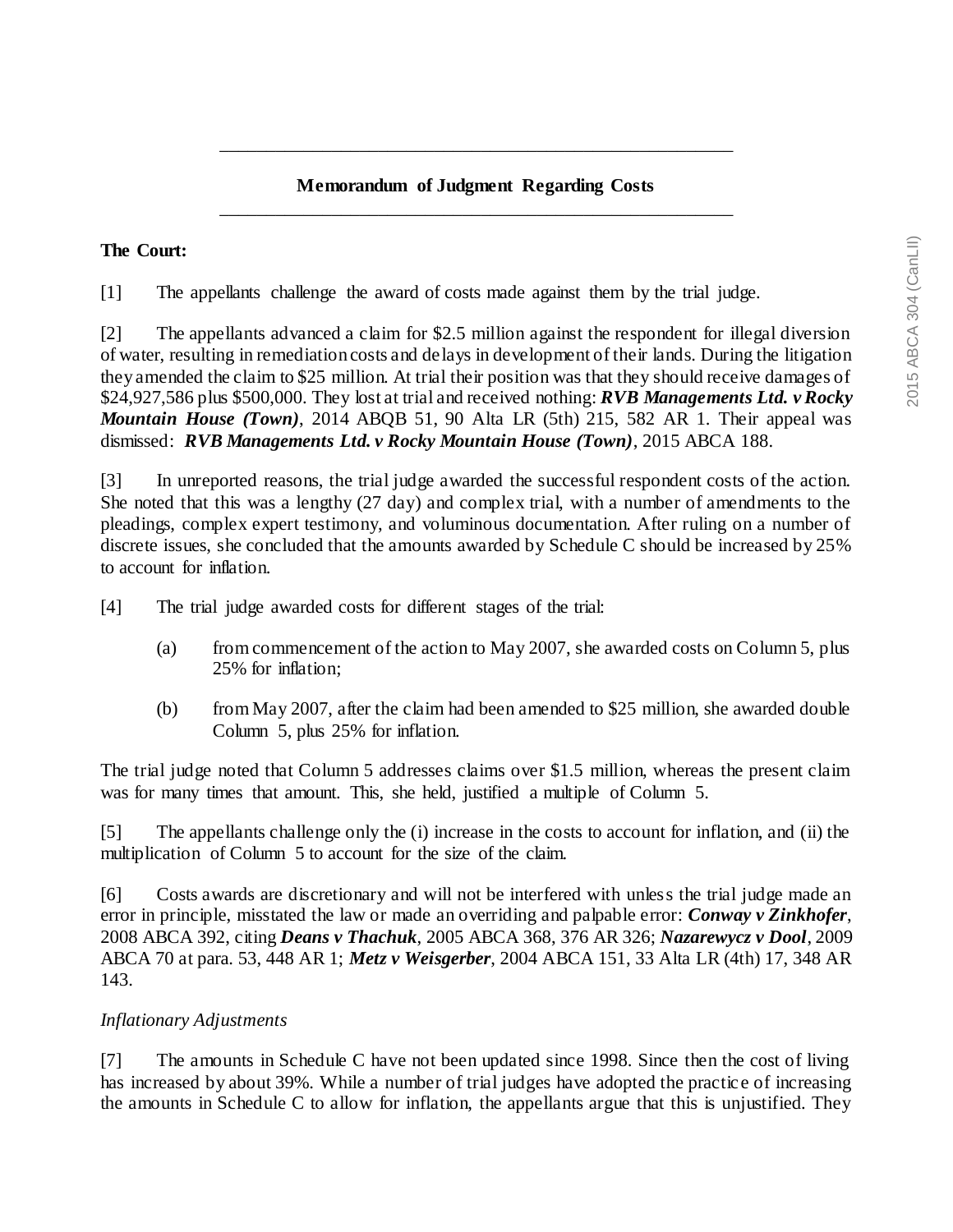note that when the new Rules of Court were adopted in 2010, the amounts in Schedule C were not changed. Thus, they argue, the old 1998 amounts were "confirmed" in 2010, and no inflationary adjustment is called for.

[8] The 2010 re-enactment of the Rules of Court was made based on recommendations from the Alberta Law Reform Institute. The Institute did not examine the amounts provided for in Schedule C, stating in para. 32 of its Consultation Memorandum No. 12.17, *Costs and Sanctions*, that this was "beyond the scope of the Rules of Court Project". Section 37 of the *Interpretation Act*, RSA 2000, c. I-8, displaces any assumption that the repeal and substitution of an enactment was intended to either confirm or change the prior law. The re-enactment of the Rules continued the historically wide discretion of trial judges to award costs, and was made against the background of numerous judicial decisions that had been adjusting Schedule C for inflation. The re-enactment should be interpreted on the assumption that, where appropriate, that practice could continue.

[9] The appellants cite a number of cases in which judges declined to adjust Schedule C for inflation, including *Chisholm v Lindsay*, 2015 ABCA 179 at paras. 48, 53, which upheld an award of costs at trial which did not include an inflationary adjustment. *Chisholm* does not stand for the proposition that Schedule C must or must not be adjusted for inflation. It merely confirms at para. 49 that trial judges have a wide discretion over costs, and that the costs award in that case (considered globally) did not contain any error warranting appellate interference.

[10] The appellants also argue that the trial judge erred because there was no evidence presented of the amount of inflation experienced in Alberta. The fact that the cost of living varies over time is sufficiently notorious that notice can be taken of it. The exact amount of inflation is something upon which evidence should ordinarily be presented. The trial judge awarded 25%, whereas the Bank of Canada online Inflation Calculator indicates that the average increase in the cost of living in Canada since 1998 has been approximately 39%. While more exact evidence would have been desirable, the award of 25% for inflation does not demonstrate any miscarriage of justice.

[11] The re-enactment of Schedule C in 2010 does not limit a trial judge's discretion to set the quantum of costs. The amounts in Schedule C are presumptive amounts only. Rule  $10.31(3)(a)$  allows a judge to award costs "with or without reference to Schedule C": *Hill v Hill Family Trust*, 2013 ABCA 313 at para. 38, 561 AR 50. The criteria for exercising the court's discretion over costs found in R. 10.33 would lose much of their meaning if the Court was nevertheless bound by the amounts in Schedule C. It was not an error in principle for the trial judge to adjust the costs for inflation, and that aspect of the award does not reflect any other reviewable error.

## *Multiples of Column 5*

[12] The appellants argue that Column 5 of Schedule C covers all claims over \$1.5 million, and that it was an error to award a multiple of that column because of the size of the claim.

[13] Rule 10.31 continues the broad discretion that trial judges have over costs, and R. 10.31(3)(b) specifically authorizes the trial judge to award "a multiple, proportion or fraction of an amount set out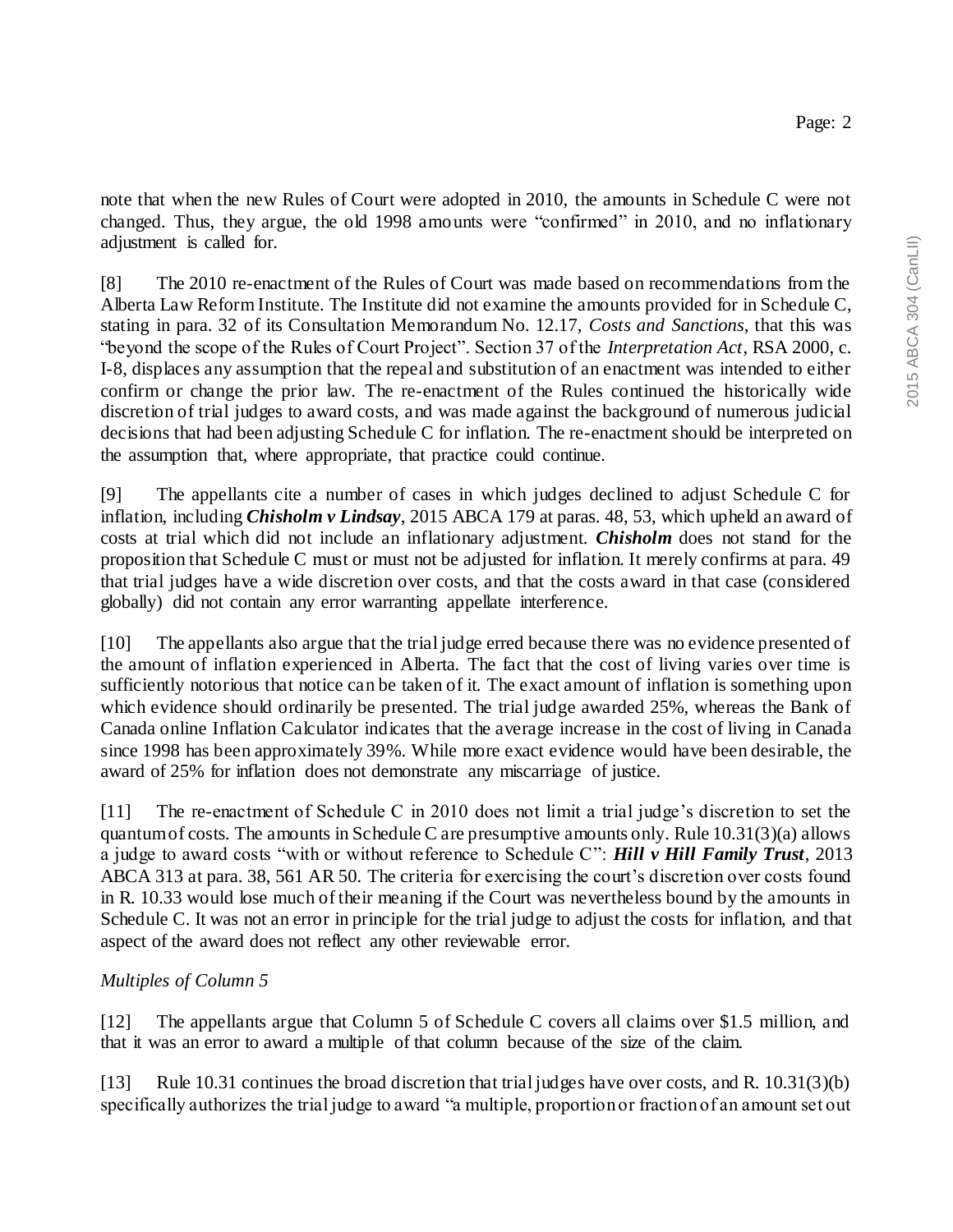in any column of the tariff". Rule 10.33 lists the criteria to be considered, and includes in R. 10.33(1)(b) "the amount claimed and the amount recovered". It is common practice for trial judges to award multiples of the columns for various reasons, and given the express provisions of the rule it was not an error of principle for this trial judge to award a multiple of the Column because of the size of the claim: *Hill v Hill Family Trust* at para. 39.

[14] The appellants argue that the trial judge failed to consider whether awarding a multiple of Column 5 would result in the respondent receiving more than full indemnity for its legal fees. The appellants correctly point out that the philosophy behind the costs rules is that litigants will only be partly indemnified by an award of costs, and, except in exceptional circumstances, costs awards should not result in over-indemnification: *Shillingford v Dalbridge Group Inc.*, 2000 ABQB 28 at para. 17, 268 AR 324, 76 Alta LR (3d) 361.

[15] The respondent does not challenge the general principle that over-indemnification is inappropriate, but merely alleges that there is no evidence of any over-indemnification. Such evidence would, obviously, be particularly under the control of the respondent. In order to avoid further expense, the trial judge's costs order should be interpreted as implicitly including a cap on costs at full indemnity. Full indemnity for this purpose would be applied to the action as a whole, not to any of the discrete steps mentioned in Schedule C. If the parties are unable to resolve any remaining dispute over this issue, the assessment officer can ensure that there is no over-indemnification under R.  $10.41(3)(e)(ii)$ .

### **Conclusion**

[16] In conclusion, the appellants have not demonstrated any reviewable error in the costs award, and the appeal is dismissed.

Written submissions received on September 4 and September 17, 2015

Memorandum filed at Edmonton, Alberta this 28th day of September, 2015

Authorized to sign for: Paperny J.A.

Watson J.A.

Slatter J.A.